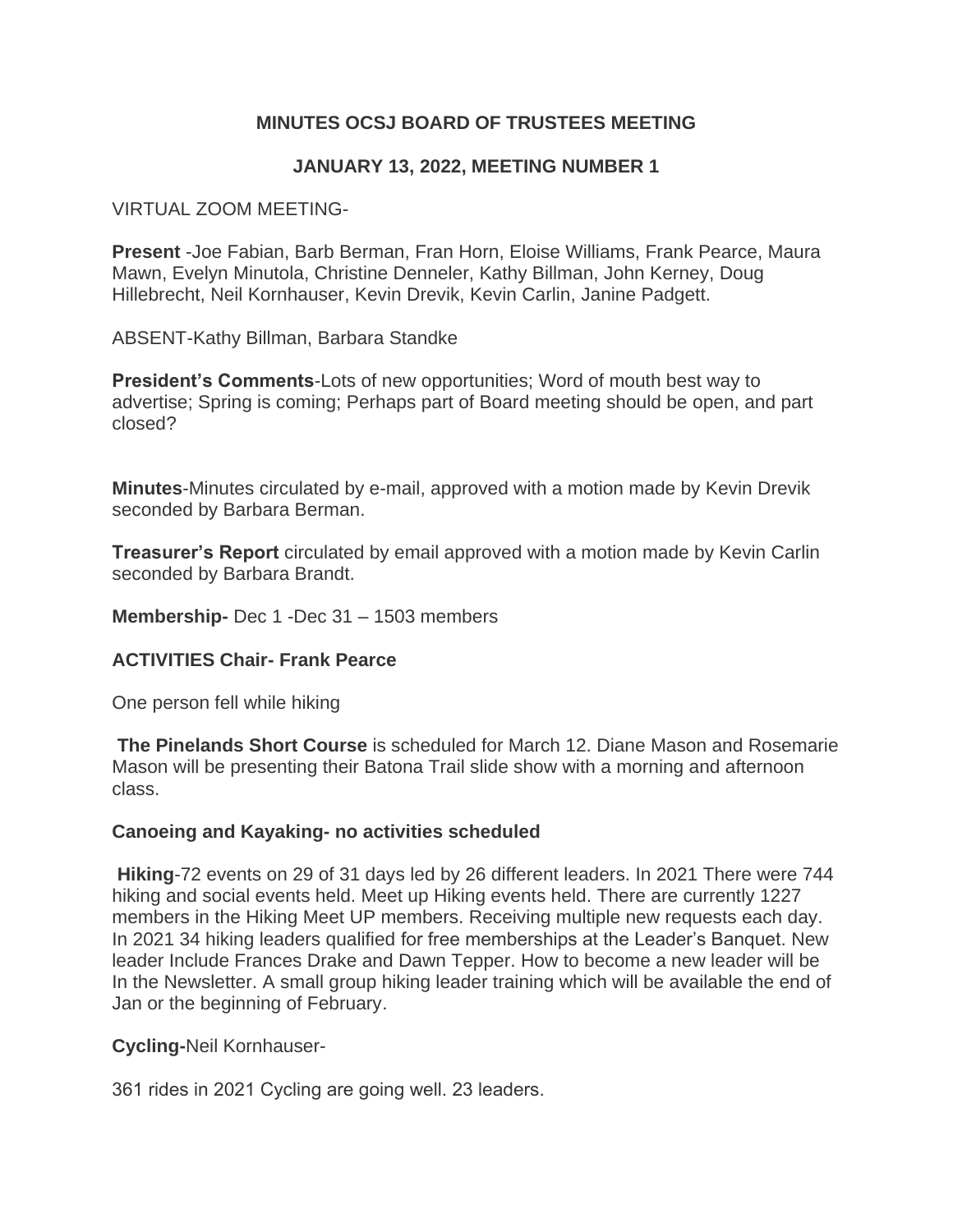**C.C Skiing**- 29 signed up for N. Conway. Lots of snow expected. 2 new leaders for Vt. and NY.

**Backpacking**-Inactive in the winter.

**Trail Maintenance-**The crew recently trimmed and re-blazed 7 miles of the Batona Trail but not on all three Trails in Wharton State Forest. Now working with Cynthia Coritz (Superintendent of Bass River) trimming and blazing a ½ mile section of the Batona Trail…starting from the trail head.

New map is coming out soon. 51 qualified leaders for 2021.

Discussion was held on the Board meeting being open or just the first ½ hour portion. Barbara Brandt made a motion for the whole meeting to be open. John Kerney seconded.

**Social Committee**- John Kerney – Ice skating approved at Cooper River.

Roller skating posted twice but not on all three meet up sites.

Doug Hillebrecht finished the pads and waivers. No one picked up

any. Frank Pearce plans to pick up some and share with Fran.

**Facebook- Pictures** need to go through Janine who will look at those

pictures to be posted. Anyone can opt out of having their picture on

Facebook. Regular members may not post on Facebook. They must go

thru Fran Horn or Janine Padgett. Anyone may post on meet up if it is

in good taste. They may also opt out of having their picture on Meetup.

**Elements 3 and United Health Care** were discussed. It was suggested

we forget about it.

**New Club Banners needed**. Under \$50 each was deemed acceptable.

Motion made by Eloise Williams seconded by Doug Hillebrecht.

Ro Mason motioned that we get 7 banners, Barbara Berman seconded.